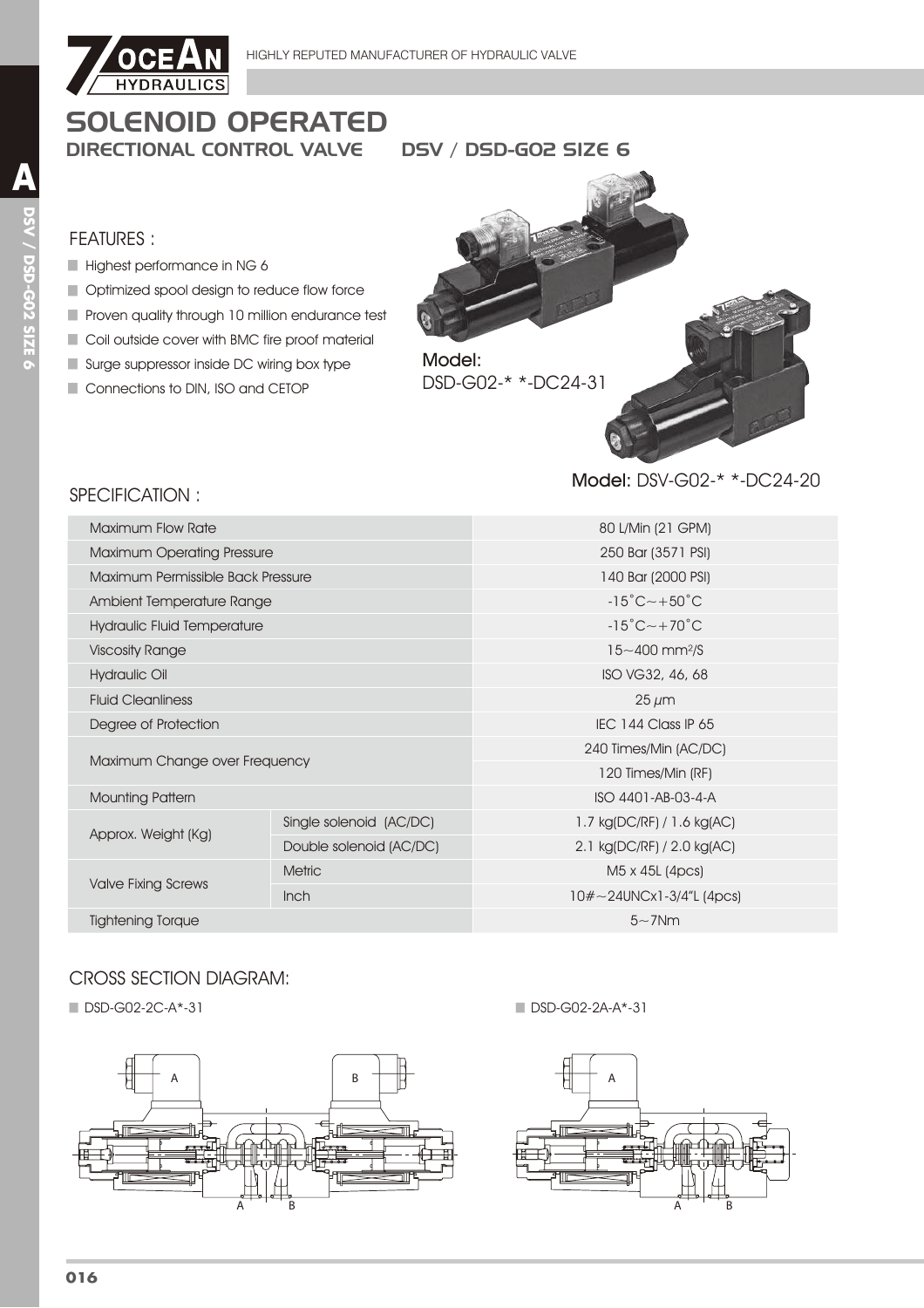# SOLENOID OPERATED

DIRECTIONAL CONTROL VALVE DSV / DSD-G02 SIZE 6

# ORDERING CODE :

|  |  | $DSV - G02 - 2 C - A110 - 20 - **$ |          |  |
|--|--|------------------------------------|----------|--|
|  |  | 1 2 3 4 5 6                        | $7 \t 8$ |  |

### **1 DIRECTIONAL CONTROL VALVE**

DSV: Wiring housing with G1/2 thread and indicator light DSD: DIN 43650 Coils

#### **2 MANIFOLD OR SUBPLATE MOUNTING**

#### **3 NOMINAL VALVE SIZE:**

NG 6, CETOP 3 and ISO 4401-03 (NFPA-D03/DIN 24340)

### 4 TYPE OF SPOOL (CENTER CONDITION)



- 0: Open center (All ports)
- 7: Open center (P to A, B) 8: Tandem center (P to T)
- 1: Open center (P, A to T)
- 2: Closed center (All ports) 11: Open center (P, B to T)
- 3: Closed center (P, B)
- 22: Closed center (Two way)
- 5: Closed center (T, B) 6: Closed center (P only)
- 31: Closed center (P, A) 33: Closed center (Bleed A,B)

# 5 SPRING CRACKING PRESSUE

- A: Spring offset to port "A" single solenoid
- AL: Spring offset to port "B" single solenoid
- B: Spring centered-single solenoid
- BL: Spring centered-single solenoid
- C: Spring centered-double solenoid
- N: Without spring with detent

# **6 ELECTRIC POWER SOURCE INDICATION**

A110: AC100V, 50/60 Hz; AC110V, 60 Hz A120: AC110V, 50 Hz; AC120V, 60 Hz A220: AC200V, 50/60 Hz; AC220V, 60 Hz A240: AC220V, 50 Hz; AC240V, 60 Hz DC12: DC12V DC24: DC24V R110: AC110V, 60 Hz; Rectifier built-in type R220: AC220V, 60 Hz; Rectifier built-in type

#### **7 DESIGN NUMBER**

- 10: Old Design Number
- 20: New Design Number
- 31: Connector with indicator light

# **8 OPTIONAL INQUIRY**

LS: Surge Killer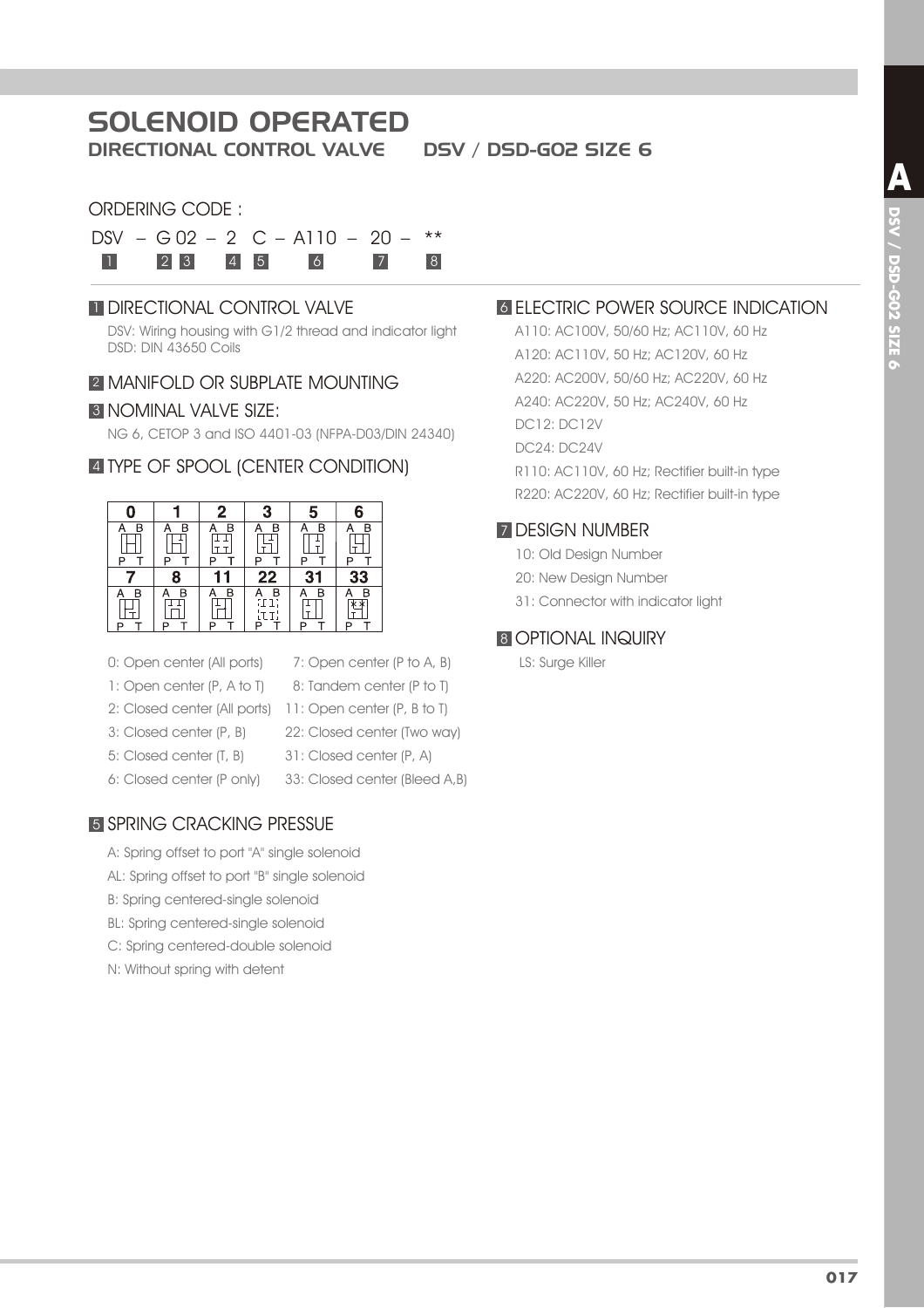

# SPOOL TYPES:

| Position type<br>at neutral | Double solenoid valves,<br>spring centered<br>$-C-$                                            | Single solenoid valves,<br>solenoid at port A end<br>$-B-$                                                                                                                                                                                                                                                                                                                      | Single solenoid valves,<br>solenoid at port B end<br>$-BL-$                                                                                                                                                                                                                                                                                                                                                          |
|-----------------------------|------------------------------------------------------------------------------------------------|---------------------------------------------------------------------------------------------------------------------------------------------------------------------------------------------------------------------------------------------------------------------------------------------------------------------------------------------------------------------------------|----------------------------------------------------------------------------------------------------------------------------------------------------------------------------------------------------------------------------------------------------------------------------------------------------------------------------------------------------------------------------------------------------------------------|
| O(H)                        | <b>DSV-G02-0C</b><br>A B<br>a∑<br>W∆ь<br>P T                                                   | <b>DSV-G02-0B</b><br>ΑB<br>W٧<br>a ⊥<br>P<br>т                                                                                                                                                                                                                                                                                                                                  | DSV-G02-0BL<br>A B<br>$\overline{\triangle}$ b<br>P T                                                                                                                                                                                                                                                                                                                                                                |
| 1(F)                        | <b>DSV-G02-1C</b><br>A B<br>$\overline{\mathbb{Z}}$ b<br>$a \bigcirc \emptyset$<br>P<br>$\top$ | <b>DSV-G02-1B</b><br>ΑB<br>니<br>НW<br>$a\nabla$<br>P<br>т                                                                                                                                                                                                                                                                                                                       | DSV-G02-1BL<br>A B<br>W <sub>1</sub><br>$\Box$ b<br>P<br>Т                                                                                                                                                                                                                                                                                                                                                           |
| ⊥⊥<br>2(E)                  | <b>DSV-G02-2C</b><br>A B<br>$\mathbb{R}^{\mathsf{p}}$<br>a ∟<br>P.<br>$\top$                   | <b>DSV-G02-2B</b><br>A B<br>$\sqrt{\frac{1}{1+1}}$ M<br>a L<br>P.<br>Т                                                                                                                                                                                                                                                                                                          | DSV-G02-2BL<br>A B<br>$M_{\rm{H}}^{\rm{H}}$<br>$\sqrt{2}$<br>РT                                                                                                                                                                                                                                                                                                                                                      |
| T T                         |                                                                                                | <b>DSV-G02-2F</b><br>ΑB<br>1 T H<br>∦W<br>a ⊠⊤⊤ll<br>P<br>T                                                                                                                                                                                                                                                                                                                     | DSV-G02-2FL<br>A B<br>XHRb<br>M<br>P                                                                                                                                                                                                                                                                                                                                                                                 |
| 3(L)                        | <b>DSV-G02-3C</b><br>A B<br>工<br>$\mathbb{R}^n$ b<br>$a \nightharpoonup$<br>P T                | <b>DSV-G02-3B</b><br>ΑB<br>$\mathbb{H}^{\mathbb{N}}$<br>$a\nabla$<br>P T                                                                                                                                                                                                                                                                                                        | DSV-G02-3BL<br>A B<br>$\mathbb{W}$<br>$\sqrt{2}b$<br>P<br>T                                                                                                                                                                                                                                                                                                                                                          |
| 5                           | <b>DSV-G02-5C</b><br>AВ<br>$\mathbb{Z}^p$<br>a⇒<br>РΤ                                          | <b>DSV-G02-5B</b><br>A B<br>$W_{\rm T}^{\rm T}$<br>аГ<br>P                                                                                                                                                                                                                                                                                                                      | DSV-G02-5BL<br>A B<br>$\Box$ b<br>P T                                                                                                                                                                                                                                                                                                                                                                                |
| $6($ J $)$                  | <b>DSV-G02-6C</b><br>A B<br>$\overline{\mathbb{W}}$ b<br>$a\frac{N}{N}$<br>РT                  | <b>DSV-G02-6B</b><br>A B<br>$\mathbb{F}$<br>۰W<br>$a\nabla$<br>P T                                                                                                                                                                                                                                                                                                              | DSV-G02-6BL<br>АB<br>$\Box b$<br>P<br>Т                                                                                                                                                                                                                                                                                                                                                                              |
| 7 (M)                       | <b>DSV-G02-7C</b><br>A B<br>$\mathbb{Z}^p$<br>$a\not\Box$<br>ГŦ<br>P                           | <b>DSV-G02-7B</b><br>ΑВ<br>a I.<br>P                                                                                                                                                                                                                                                                                                                                            | DSV-G02-7BL<br>A B<br>M<br>∖∏h<br>Iт<br>$P$ T                                                                                                                                                                                                                                                                                                                                                                        |
| T<br>8(G)                   | <b>DSV-G02-8C</b><br>$\frac{A}{1}$<br>$a\frac{1}{2}$<br>$\mathbb{Z}^N$ b<br>P T                | <b>DSV-G02-8B</b><br>$\begin{picture}(120,15) \put(0,0){\line(1,0){15}} \put(15,0){\line(1,0){15}} \put(15,0){\line(1,0){15}} \put(15,0){\line(1,0){15}} \put(15,0){\line(1,0){15}} \put(15,0){\line(1,0){15}} \put(15,0){\line(1,0){15}} \put(15,0){\line(1,0){15}} \put(15,0){\line(1,0){15}} \put(15,0){\line(1,0){15}} \put(15,0){\line(1,0){15}} \put(15,0){\line($<br>P T | DSV-G02-8BL<br>$\begin{array}{c}\nA & B \\ \hline\n\mathbb{M} & \times \mathbb{R} \\ \hline\n\mathbb{M} & \times \mathbb{R} \\ \hline\n\end{array}$<br>P T                                                                                                                                                                                                                                                           |
| 11(P)                       | DSV-G02-11C<br>$A$ B $\equiv$<br>a ⊠<br>P T                                                    | DSV-G02-11B<br>ΑB<br>√⊞™<br>a ⊠<br>PT                                                                                                                                                                                                                                                                                                                                           | <b>DSV-G02-11BL</b><br>A B<br>$W$ $\overline{1}$ $\overline{1}$ $\overline{1}$ $\overline{1}$ $\overline{1}$ $\overline{1}$ $\overline{1}$ $\overline{1}$ $\overline{1}$ $\overline{1}$ $\overline{1}$ $\overline{1}$ $\overline{1}$ $\overline{1}$ $\overline{1}$ $\overline{1}$ $\overline{1}$ $\overline{1}$ $\overline{1}$ $\overline{1}$ $\overline{1}$ $\overline{1}$ $\overline{1}$ $\overline{1}$ $\$<br>P T |
| 31 (U)                      | DSV-G02-31C<br>A B<br>$\overline{\phantom{0}}$<br>™b<br><br>⊔⊥∏<br>ΡТ                          | DSV-G02-31B<br>ΑB<br>a L<br>PТ                                                                                                                                                                                                                                                                                                                                                  | <b>DSV-G02-31BL</b><br>A B<br>$\Box$<br>$M_{\perp}$<br>$\Box$ b<br>PТ                                                                                                                                                                                                                                                                                                                                                |
| 水水<br>33 (W)                | DSV-G02-33C<br>$A$ B<br>$\mathbb{R}^{\mathsf{p}}$<br>] 전<br> 1<br>РT                           | DSV-G02-33B<br>ΑB<br><u>  (警</u> w<br>a ∠<br>P                                                                                                                                                                                                                                                                                                                                  | <b>DSV-G02-33BL</b><br>A B<br>$M_{\rm T}^{\rm xx}$<br>∖lb<br>РT                                                                                                                                                                                                                                                                                                                                                      |

\*( ) : Rexroth Model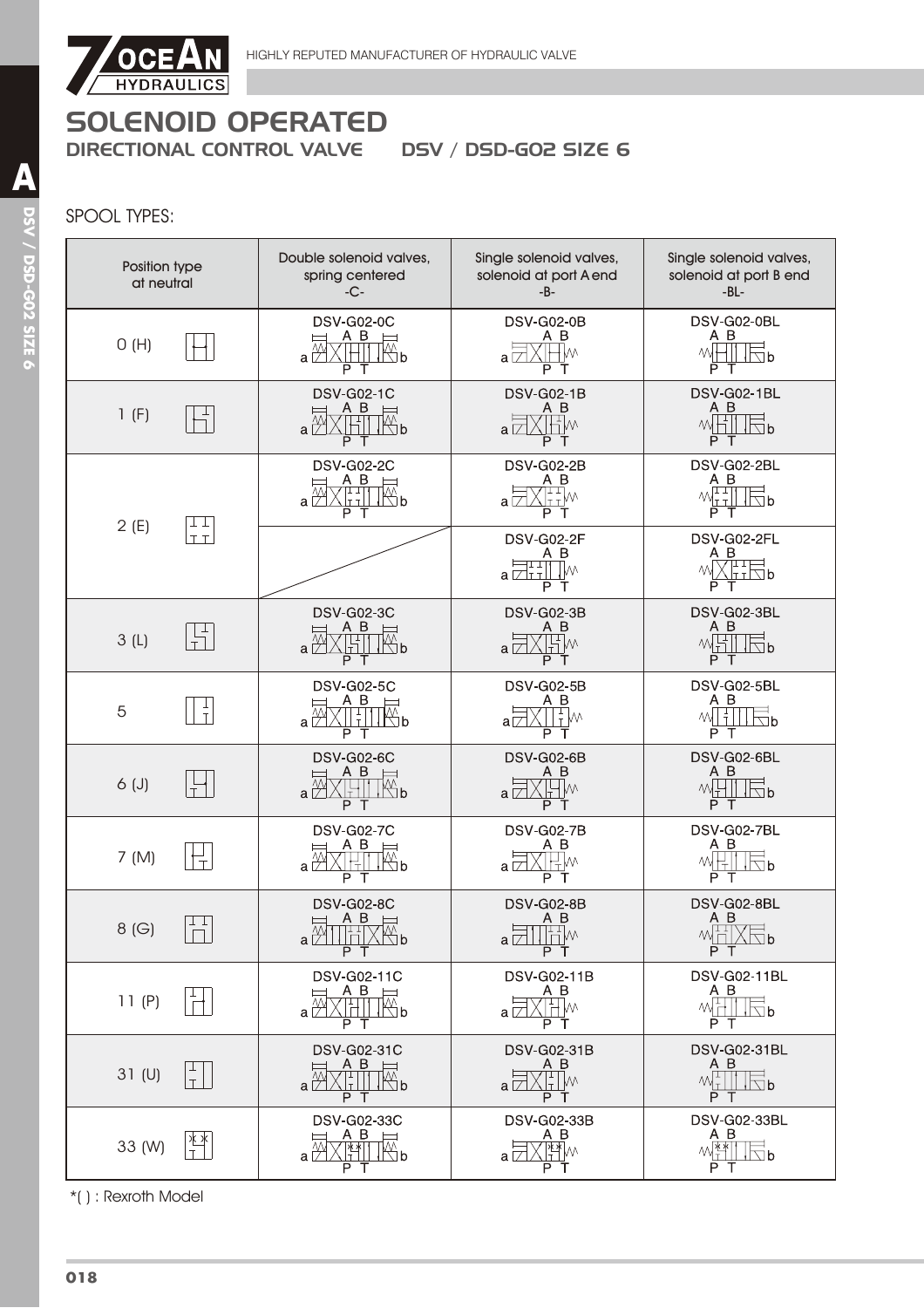# **SOLENOID OPERATED DIRECTIONAL CONTROL VALVE**

**DSV / DSD-GO2 SIZE 6** 

# **SPOOL TYPES:**

| Position type<br>during transition | Double solenoid valves,<br>spring centered<br>$-N-$ | Single solenoid valves,<br>solenoid at port A end<br>-A- | Single solenoid valves,<br>solenoid at port B end<br>-AL- |
|------------------------------------|-----------------------------------------------------|----------------------------------------------------------|-----------------------------------------------------------|
| 1HT<br>O(H)                        |                                                     | DSV-G02-0A<br>- B<br>A<br>a ⊠<br>P                       | DSV-G02-0AL<br>A B<br>GHT 12P                             |
| HH)<br>HH<br>2(E)                  | <b>DSV-G02-2N</b><br>⊟A B<br>l⊠p<br>$a\nabla$<br>P  | <b>DSV-G02-2A</b><br>B<br>a $\Box$<br>Р                  | DSV-G02-2AL<br>A B<br><b>THLE</b> b<br>P                  |
| IHI.<br>$6($ J $)$                 |                                                     | DSV-G02-6A<br>B<br>a $\Box$<br>P                         | DSV-G02-6AL<br>AВ<br>计局<br>P                              |
| H.<br>7 (M)                        |                                                     | <b>DSV-G02-7A</b><br>B<br>$a \Box$                       | DSV-G02-7AL<br>АB<br>ihi Ifid<br>P                        |
| [TT]<br>[T.T]<br>22 (A)            |                                                     | <b>DSV-G02-22A</b><br>В<br>a                             | DSV-G02-22AL<br>ΑВ                                        |

\*(): Rexroth Model

# FEATURES OF ELECTRO-MAGNETIC COIL:

| Solenoid<br>Classification | Power<br>Source  | Voltage<br>(N)        | Frequency<br>(Hz)             | Holding<br>Current<br>(A) | Inrush<br>Current<br>(A) | Holding<br>Power<br>(W) | Permissible<br>Voltage<br>(N) | Insulation<br>Grade | Coil<br>Insulation<br>Class | <b>Insulation</b><br>Resistance<br>$(M\Omega)$ |
|----------------------------|------------------|-----------------------|-------------------------------|---------------------------|--------------------------|-------------------------|-------------------------------|---------------------|-----------------------------|------------------------------------------------|
|                            |                  | <b>AC100V</b>         | 50                            | 0.44                      | 2.22                     | 25.2                    | $90 - 110$                    |                     |                             |                                                |
|                            | A110             |                       | 60                            | 0.33                      | 2.05                     | 18.7                    | $90 - 110$                    |                     |                             |                                                |
|                            |                  | <b>AC110V</b>         | 60                            | 0.40                      | 2.29                     | 24                      | $100 - 120$                   |                     |                             |                                                |
|                            | A120             | <b>AC110V</b>         | 50                            | 0.43                      | 2.08                     | 26.4                    | $100 - 120$                   | B                   | H<br>$(180^{\circ}C)$       | >50                                            |
| <b>AC</b>                  |                  | <b>AC120V</b>         | 60                            | 0.38                      | 2.06                     | 23.8                    | $110 - 130$                   |                     |                             |                                                |
|                            |                  | <b>AC200V</b><br>A220 | 50                            | 0.29                      | 1.26                     | 32                      | $190 - 210$                   |                     |                             |                                                |
|                            |                  |                       | 60                            | 0.21                      | 1.11                     | 23.7                    | $190 - 210$                   |                     |                             |                                                |
|                            |                  | <b>AC220V</b>         | 60                            | 0.25                      | 1.12                     | 24.4                    | $210 - 230$                   |                     |                             |                                                |
|                            |                  | <b>AC220V</b>         | 50                            | 0.19                      | 0.90                     | 24.8                    | $210 - 230$                   |                     |                             |                                                |
|                            | A240             | <b>AC240V</b>         | 60                            | 0.17                      | 0.87                     | 21.6                    | $230 - 250$                   |                     |                             |                                                |
| $D C$                      | DC <sub>12</sub> | DC12V                 | $\overline{\phantom{a}}$      | 1.91                      | $\overline{\phantom{a}}$ | 22                      | $10.8 - 13.2$                 | B                   | Η                           |                                                |
|                            | DC24             | DC24V                 | $\overline{\phantom{a}}$      | 1.12                      | $\overline{\phantom{a}}$ | 26.5                    | $21.6 - 26.4$                 |                     | $(180^{\circ}C)$            |                                                |
| RF                         | R110             |                       | AC110V, 60HZ<br>DC99V         | 0.33                      | $\overline{\phantom{a}}$ | 30                      | $90 - 110$                    | B                   | H                           |                                                |
|                            | R220             |                       | AC220V, 60HZ<br><b>DC198V</b> | 0.16                      | $\overline{\phantom{a}}$ | 30                      | $190 - 220$                   |                     | $(180^{\circ}C)$            |                                                |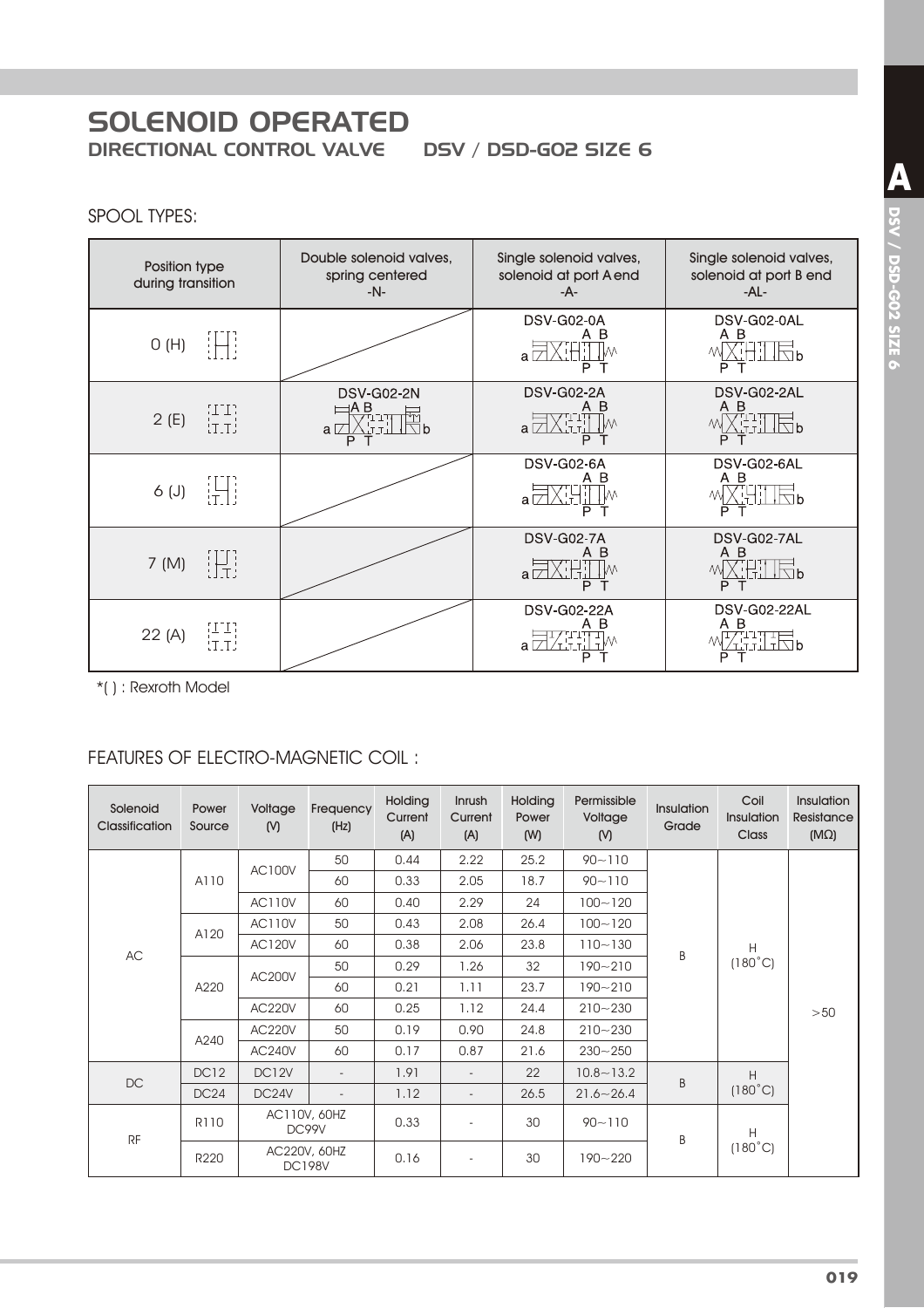

# PERFORMANCE FIGURES & CURVES:

Pressure Drop Curve Reference Chart

Viscosity of Hydraulic Fluid: 20 mm<sup>2</sup>/s

|            | C, B, BL                |                   |                   |                   |                   |  |  |  |  |
|------------|-------------------------|-------------------|-------------------|-------------------|-------------------|--|--|--|--|
| Spool Type | <b>Control Position</b> |                   |                   |                   |                   |  |  |  |  |
|            | $P \rightarrow A$       | $B \rightarrow T$ | $P \rightarrow B$ | $A \rightarrow T$ | $P \rightarrow T$ |  |  |  |  |
| O(H)       | 4                       |                   | 4                 |                   | 5                 |  |  |  |  |
| $1$ (F)    | 6                       | 8                 | 6                 | 8                 |                   |  |  |  |  |
| 2(E)       | 4                       | $\mathfrak{p}$    | 4                 | $\mathfrak{p}$    |                   |  |  |  |  |
| 3(L)       | 5                       | $\mathfrak{p}$    | 5                 | $\mathfrak{p}$    |                   |  |  |  |  |
| 6 (J)      | 5                       | $\mathcal{P}$     | 5                 | $\mathfrak{p}$    |                   |  |  |  |  |
| 7 (M)      | 4                       | 3                 | 4                 | 3                 |                   |  |  |  |  |
| 8 (G)      | 6                       | 8                 | 6                 | 8                 |                   |  |  |  |  |
| 11(P)      | 6                       | 8                 | 6                 | 8                 |                   |  |  |  |  |
| 31 (U)     | 5                       | $\mathfrak{D}$    | 5                 | 2                 | $\blacksquare$    |  |  |  |  |
| 33 (W)     | 5                       | $\mathfrak{D}$    | 5                 | $\overline{2}$    |                   |  |  |  |  |

|            | A, AL             |                         |                   |                   |  |  |  |  |
|------------|-------------------|-------------------------|-------------------|-------------------|--|--|--|--|
| Spool Type |                   | <b>Control Position</b> |                   |                   |  |  |  |  |
|            | $P \rightarrow A$ | $B \rightarrow I$       | $P \rightarrow B$ | $A \rightarrow I$ |  |  |  |  |
| O(H)       |                   | 2                       |                   | 2                 |  |  |  |  |
| 2(E)       |                   | n                       |                   |                   |  |  |  |  |
| 6 (J)      | 5                 | 2                       | 5                 | ာ                 |  |  |  |  |
| (M)<br>7   |                   | 3                       |                   |                   |  |  |  |  |
| 22 (A)     |                   |                         |                   |                   |  |  |  |  |

| Spool Type | <b>Control Position</b> |                   |                   |  |  |  |  |
|------------|-------------------------|-------------------|-------------------|--|--|--|--|
|            | $P \rightarrow A$       | $B \rightarrow T$ | $P \rightarrow B$ |  |  |  |  |
| $2$ (E)    |                         |                   |                   |  |  |  |  |



### WIRING:

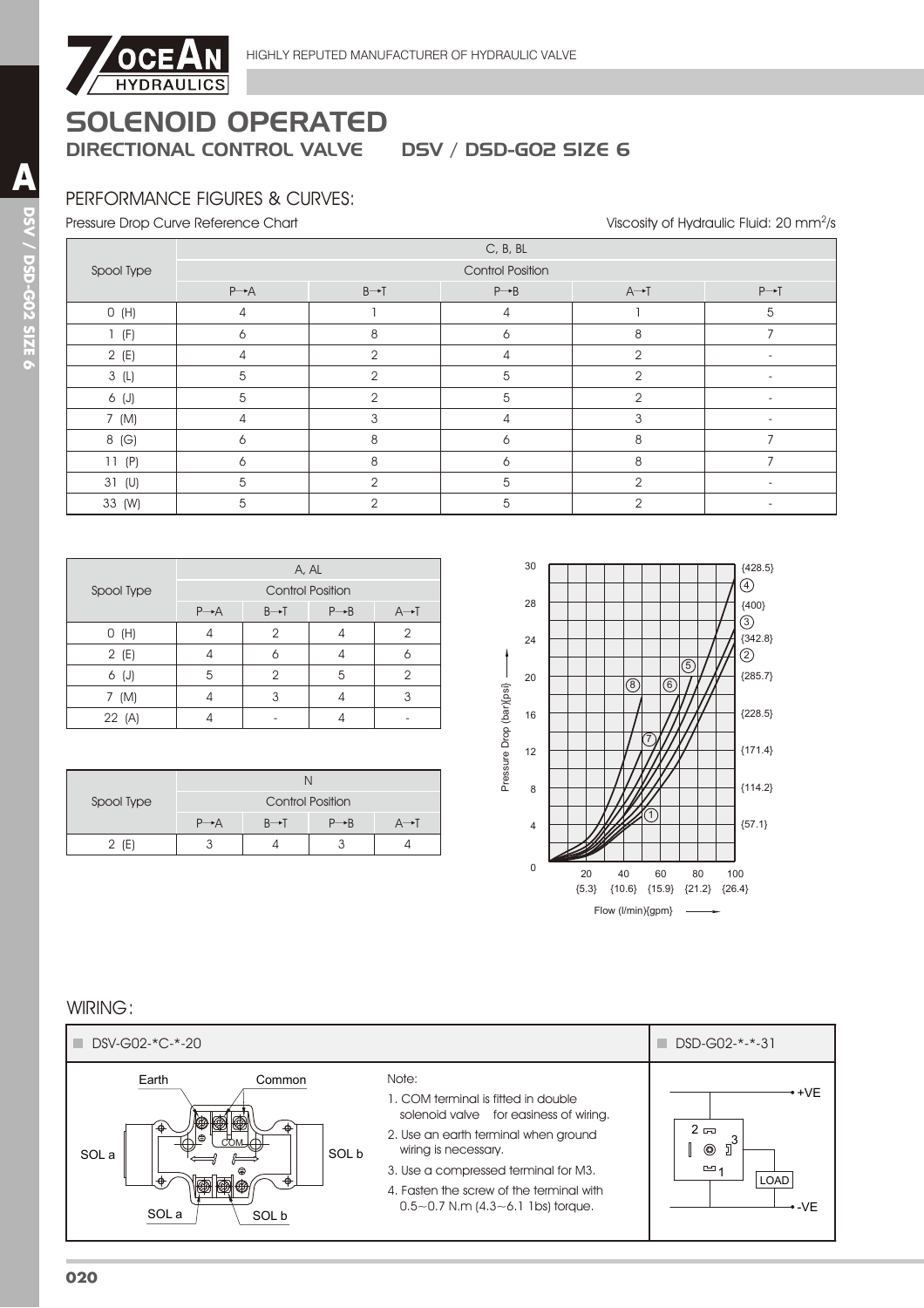### DIMENSIONS:

AC solenoid (DSD Type)



DSD-G02- \*AL-A\*-31



- $\circledast$ B ⇎ 5 3 6  $10$  $\overline{7}$ SOL a  $57$  $\overline{\phantom{1}}$ ₹ ф  $4 - 055$ 72.5  $66$ 151.5
	- 1: Solenoid a
	- 2: Solenoid b
	- 3: Angled plug to DIN 43650
	- 4: Push pin for manual operation
	- 5: Lead wire take-out (Cable diameter ø8~10mm)
	- 6: Nameplate
	- 7: Lock nut with torque in the range 4~5 N.m
	- 8: Connections to DIN 24340 (NG6, ISO 4401-AB-03-4-A); valve fixing screws M5x45; tightening torques 5~7 Nm

9: O-ring 1B~P9

- 10: Hex nut (for single solenoid)
- 11: Space required to remove plug
- 12: Coil removable length

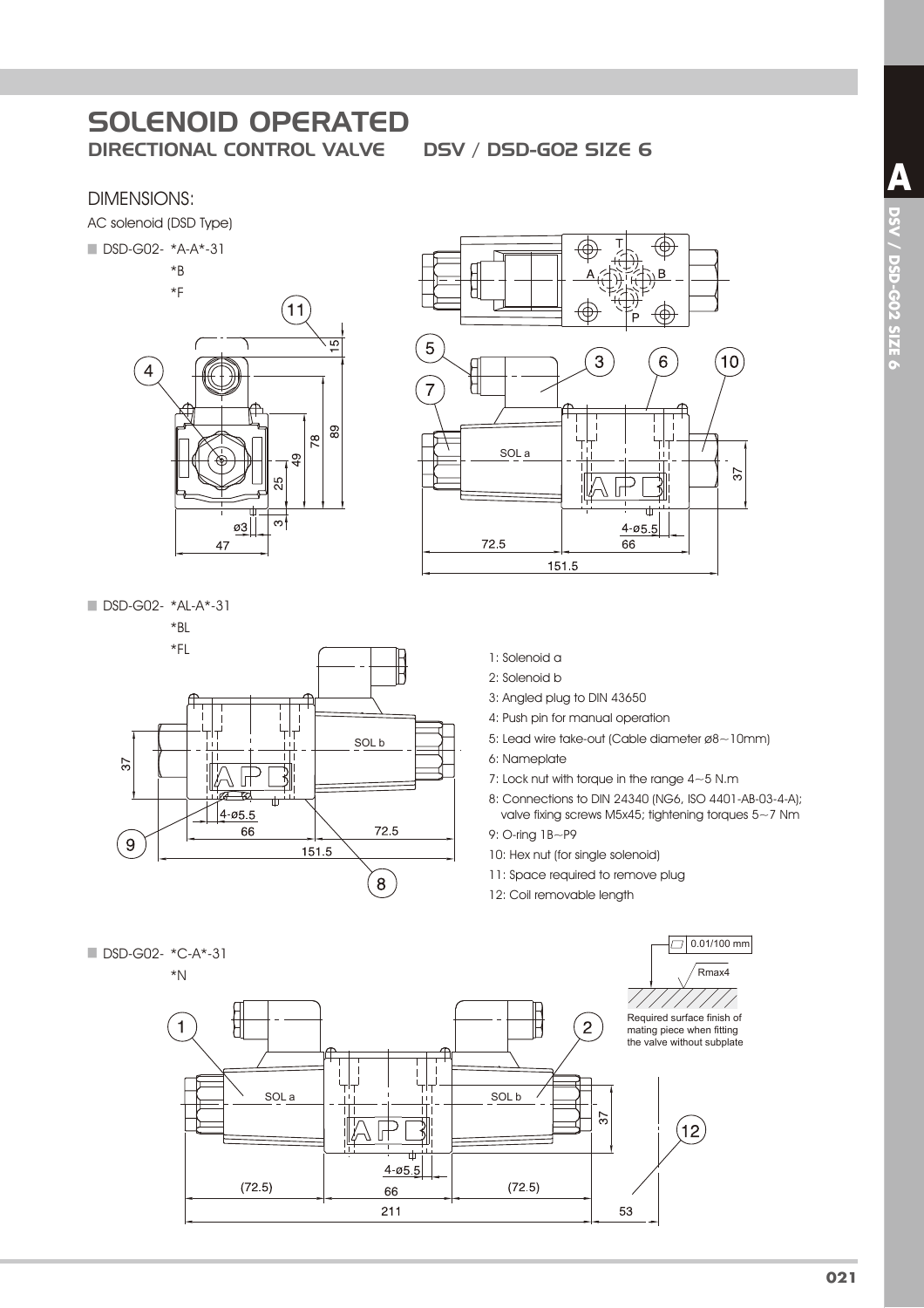

# SOLENOID OPERATED

DIRECTIONAL CONTROL VALVE DSV / DSD-GO2 SIZE 6

# DIMENSIONS:

DC solenoid (DSD Type)

#### ■ DSD-G02- \*A-DC\*-31





DSD-G02- \*AL-DC\*-31





- 1: Solenoid a
- 2: Solenoid b
- 3: Angled plug to DIN 43650
- 4: Push pin for manual operation
- 5: Lead wire take-out (Cable diameter ø8~10mm)
- 6: Nameplate
- 7: Lock nut with torque in the range 4~5 Nm
- 8: Connections to DIN 24340 (NG6, ISO 4401-AB-03-4-A); valve fixing screws M5x45; tightening torques 5~7 Nm
- 9: O-ring 1B~P9
- 10: Hex nut (for single solenoid)
- 11: Space required to remove plug
- 12: Coil removable length

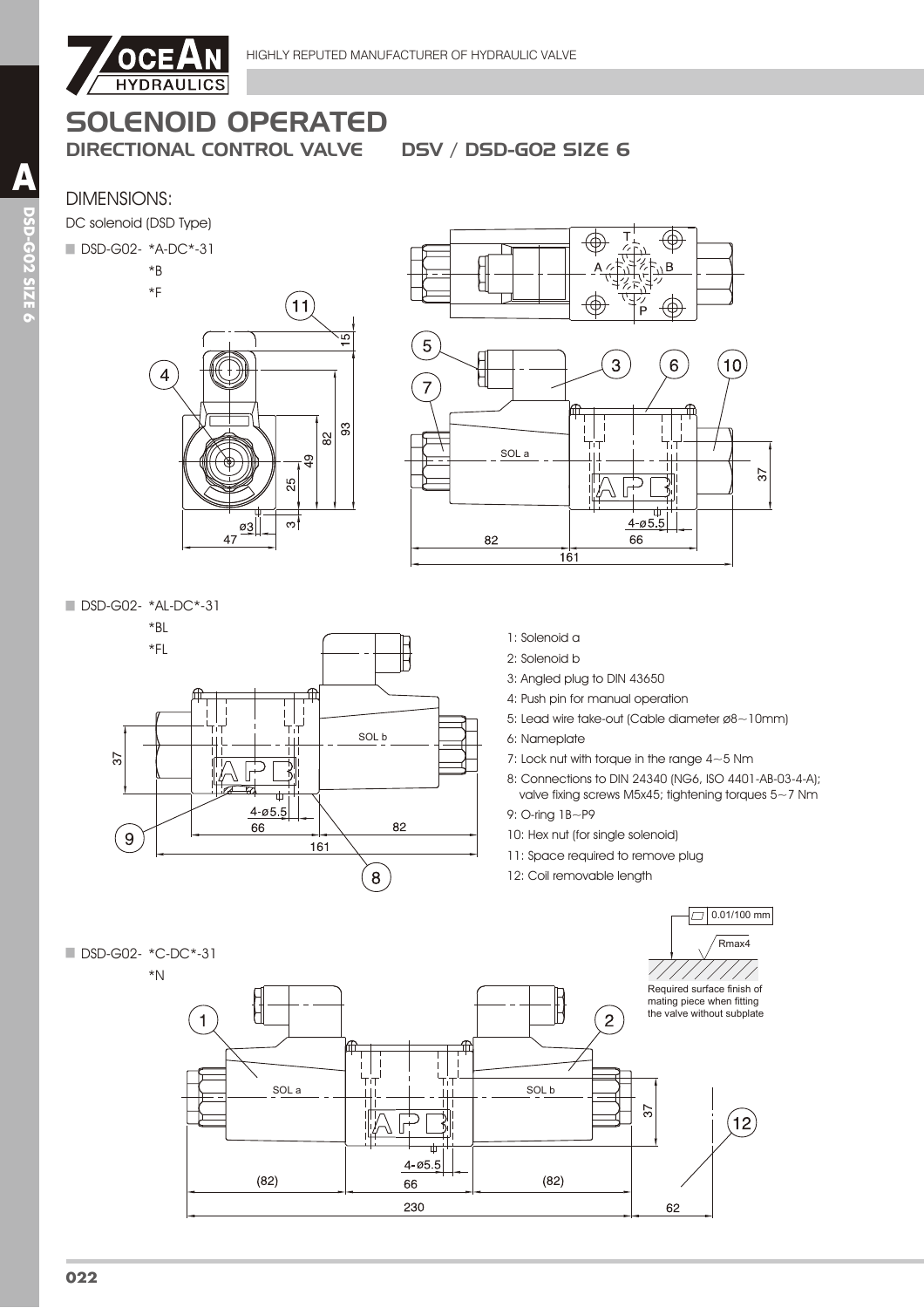⊕

# DIMENSIONS:

AC solenoid (DSV Type) ■ DSV-G02- \*A-A\*-20  $*B$ 

3

 $*F$ 

 $\sqrt{6}$  $\overline{4}$ 86  $\overline{2}$  $\frac{6}{4}$ ξŚ  $\sigma$ 3|  $\infty$ 47



DSV-G02- \*AL-A\*-20



- 1: Solenoid a
- 2: Solenoid b
- 3: Push pin for manual operation
- 4: Lead wire take-out (G1/2")
- 5: Nameplate
- 6: Lock nut with torque in the range  $4{\sim}5$  Nm
- 7: Connections to DIN 24340 (NG6, ISO 4401-AB-03-4-A); valve fixing screws M5x45; tightening torques 5~7 Nm
- 8: O-ring 1B~P9
- 9: Hex nut (for single solenoid)
- 10: Coil removable length

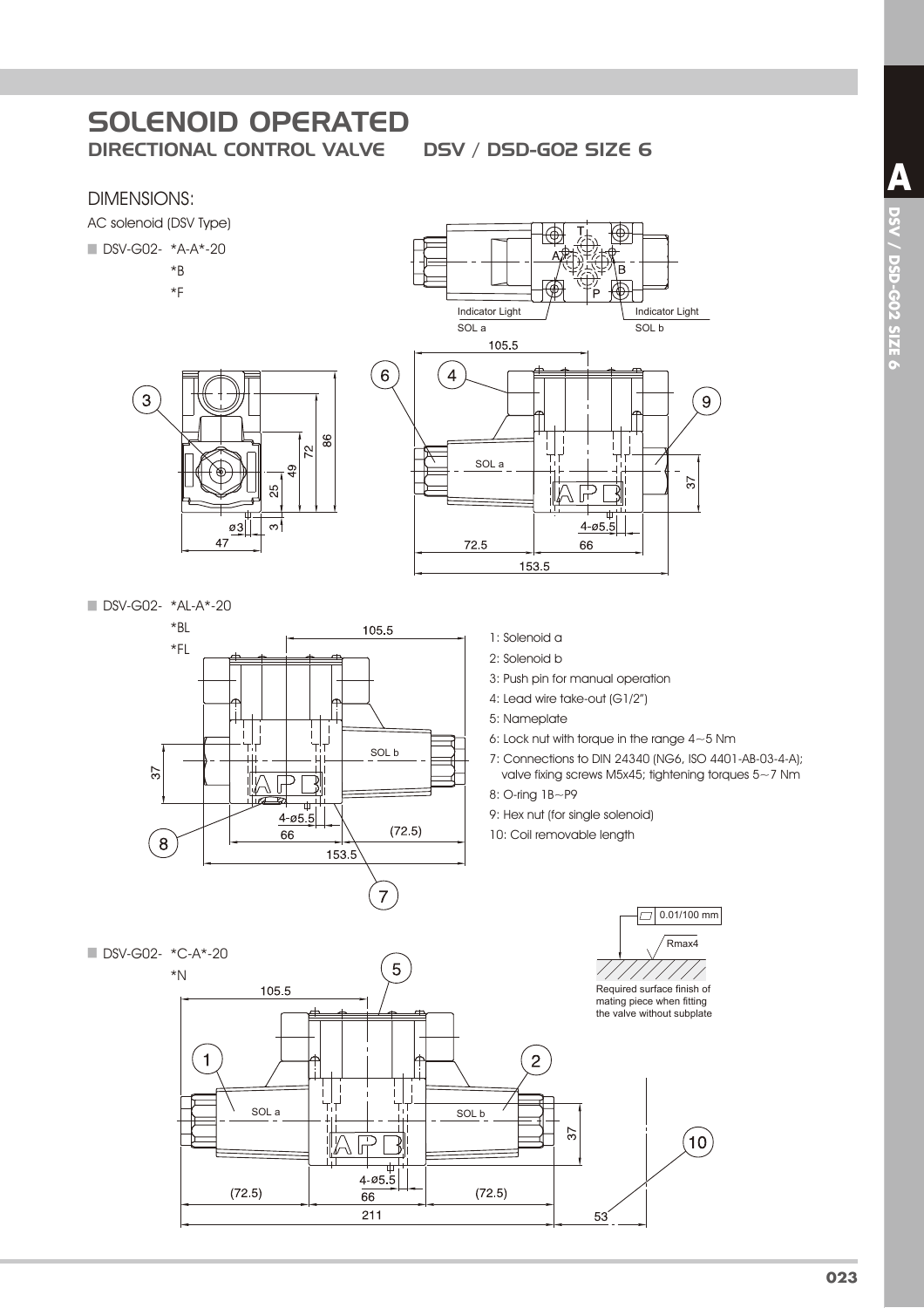

# **SOLENOID OPERATED**

**DIRECTIONAL CONTROL VALVE** 

**DSV / DSD-GO2 SIZE 6** 

# **DIMENSIONS:**



#### DSV-G02- \*A-DC\*-20

- $*B$
- $*F$







DSV-G02- \*AL-DC\*-20



- 1: Solenoid a
- 2: Solenoid b
- 3: Push pin for manual operation
- 4: Lead wire take-out (G1/2") 5: Nameplate
- 6: Lock nut with torque in the range  $4{\sim}5$  Nm
- 7: Connections to DIN 24340 (NG6, ISO 4401-AB-03-4-A); valve fixing screws M5x45; tightening torques  $5~\sim$ 7 Nm
- 8: O-ring 1B~P9
- 9: Hex nut (for single solenoid)
- 10: Coil removable length